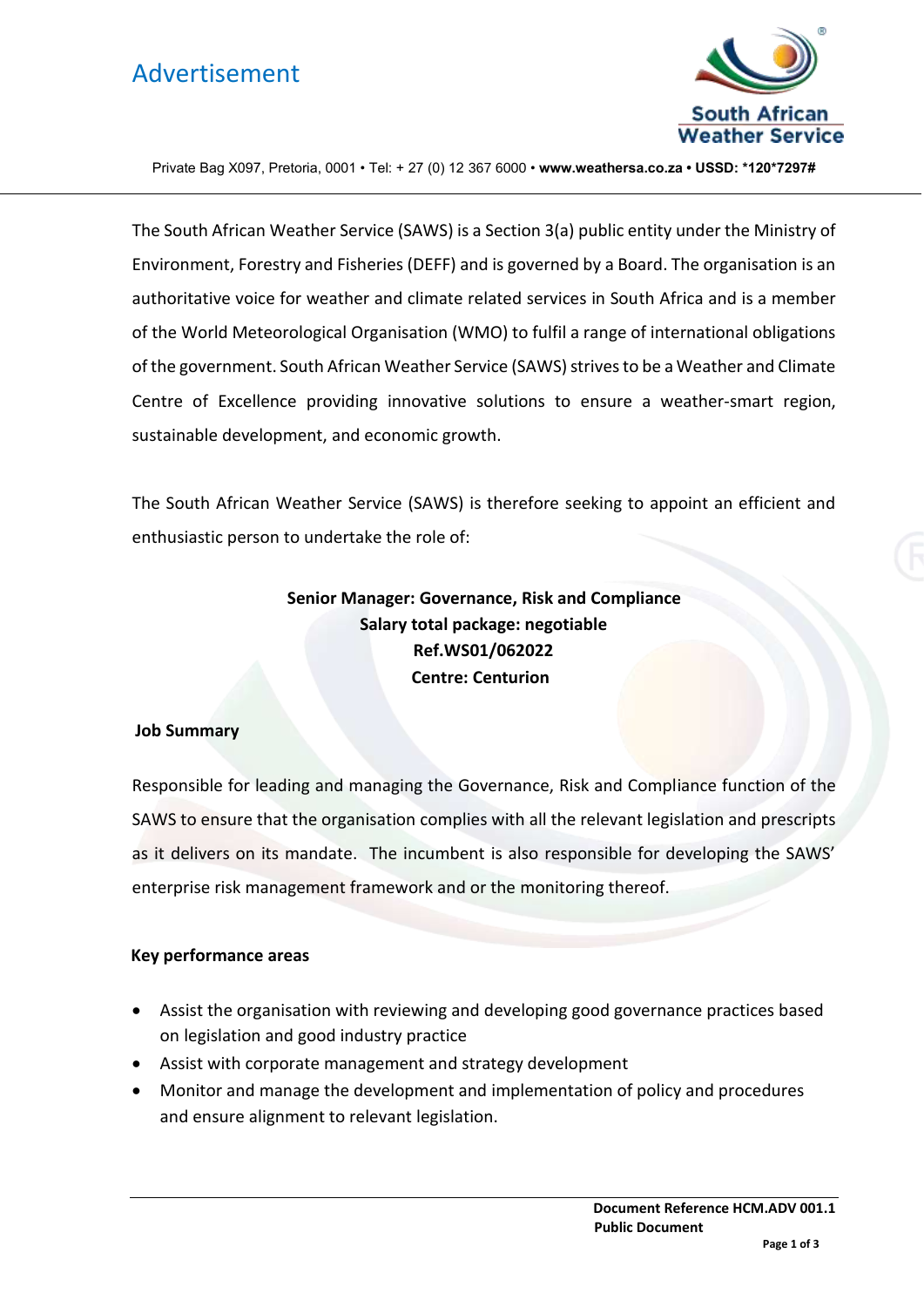# Advertisement



Private Bag X097, Pretoria, 0001 • Tel: + 27 (0) 12 367 6000 • **www.weathersa.co.za • USSD: \*120\*7297#**

- Assist the organisation as it embeds a governance culture through promoting and acting as a champion regarding ethical conduct to balance the interest of the entity and its stakeholders
- Develop and review the SAWS' risk enterprise risk management framework that will identify internal and external risks, threats, and vulnerabilities
- Identify, evaluate, catalogue, prioritise and manage risk
- Lead with the development and implementation of the SAWS' BBBEE strategy.
- Development of tools and methodologies to track and measure the effectiveness of the BBBEE initiatives by various departments and ensuring that annual targets are met.
- Prepare monthly/quarterly and ad-hoc reports on the BBBEE implementation plan against targets.
- Manage the SAWS' annual BBBEE verification and certification processes.
- Collaborate with internal audit, legal and other internal and external stakeholders to facilitate and support effective risk control measures.
- Provide compliance assurance to the relevant management teams/Group risk management committee/Audit committee/social, ethics and risk committee and the Board.
- As a member of the MANCO Team, contribute to the formulation and implementation of SAWS strategy.
- Develop and monitor compliance universe for all relevant functions in the organisation
- Ensure compliance with laws and policies and establish relevant controls
- Monitor new and amended legislation
- Conduct regular training and awareness and consequence sessions on legislation / policy
- Conduct or direct internal investigations of non-compliance
- Conduct regular audits for ensuring compliance and improvement
- Manage PAIA and POPIA compliance

### **Requirements:**

- Post Graduate qualification in Corporate Governance/Auditing/Risk Management.
- At least 10 years' experience in corporate governance/auditing/risk management, 5 years of which must have been at managerial level. (Public sector experience would be an added advantage).
- Knowledge and understanding of legal principles and ability to interpret legislation.